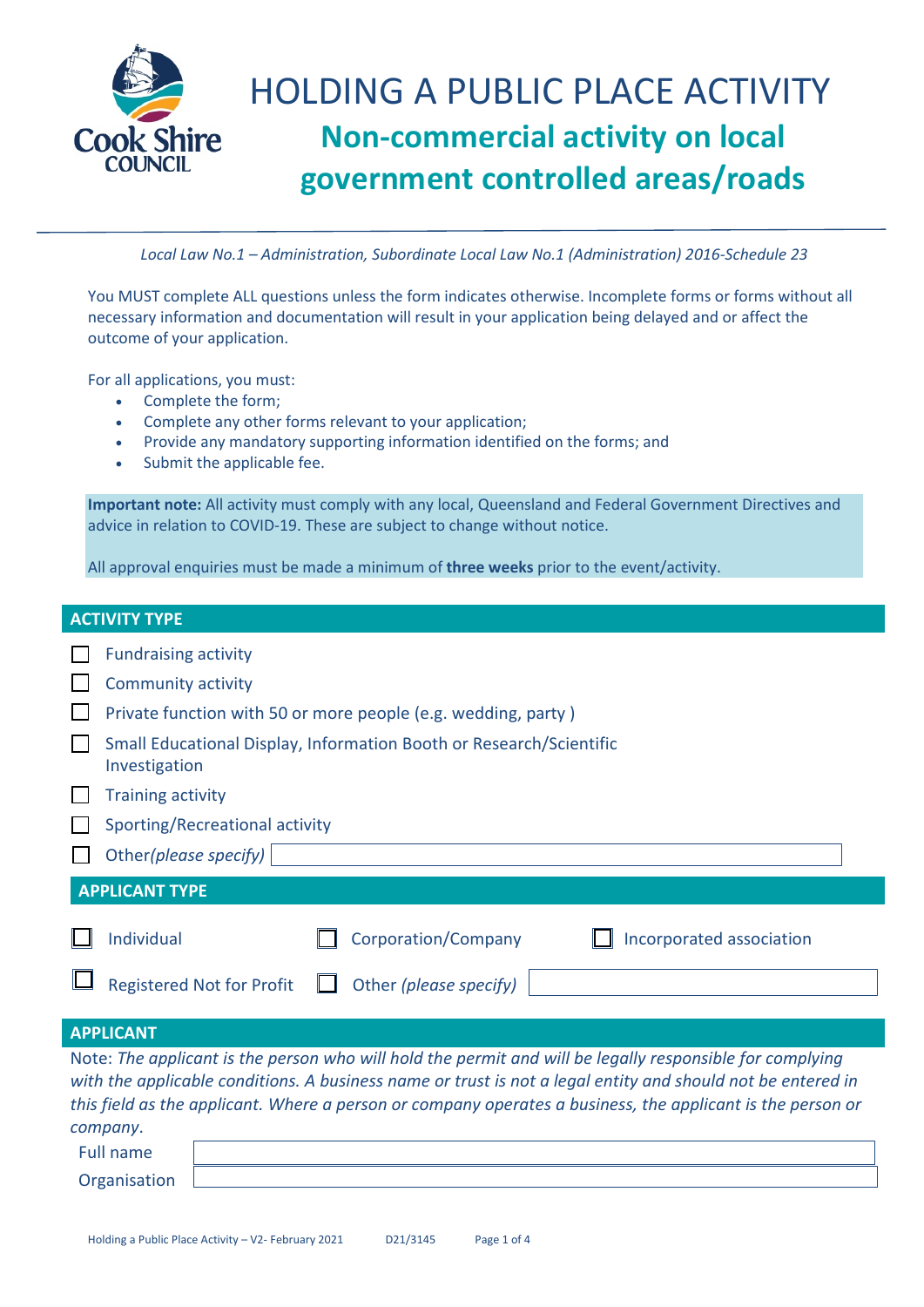| <b>Postal address</b>                                                                                                                                             |                                                                                                         |  |
|-------------------------------------------------------------------------------------------------------------------------------------------------------------------|---------------------------------------------------------------------------------------------------------|--|
| <b>Email address</b>                                                                                                                                              | <b>ABN</b>                                                                                              |  |
| <b>On-Site/Emergency Contact Name</b>                                                                                                                             |                                                                                                         |  |
| <b>Mobile</b>                                                                                                                                                     |                                                                                                         |  |
| <b>EVENT/ACTIVITY DETAILS</b>                                                                                                                                     |                                                                                                         |  |
| phone 4082 0500                                                                                                                                                   | Note: Please ensure you check the site is available and not already booked. Contact Customer Service on |  |
| Event/Activity name                                                                                                                                               |                                                                                                         |  |
| <b>Site Address/Location</b>                                                                                                                                      |                                                                                                         |  |
| Number of workers/volunteers                                                                                                                                      |                                                                                                         |  |
| Estimated number of patrons/attendees                                                                                                                             |                                                                                                         |  |
| <b>Start date</b>                                                                                                                                                 | <b>Finish date</b>                                                                                      |  |
| <b>Start time</b>                                                                                                                                                 | <b>Finish time</b>                                                                                      |  |
| Set-up date                                                                                                                                                       | Pack-up date                                                                                            |  |
| Set-up time                                                                                                                                                       | Pack-up time                                                                                            |  |
|                                                                                                                                                                   |                                                                                                         |  |
|                                                                                                                                                                   |                                                                                                         |  |
| <b>DESCRIPTION</b>                                                                                                                                                |                                                                                                         |  |
| Note: Please describe the activity in detail. Provide as much information as possible to assist your<br>application. You can attach additional pages if required. |                                                                                                         |  |
|                                                                                                                                                                   |                                                                                                         |  |
|                                                                                                                                                                   |                                                                                                         |  |
|                                                                                                                                                                   |                                                                                                         |  |

| Will your activity/event involve any of the following, please tick any that applies* |                         |                          |
|--------------------------------------------------------------------------------------|-------------------------|--------------------------|
| Amplified music/band                                                                 | $\Box$ Amusement ride/s | $\Box$ Public procession |

| $\Box$ Lighting of fire(except for the purpose of a barbecue) $\Box$ Sale, display and/use of live animals |  |
|------------------------------------------------------------------------------------------------------------|--|
|------------------------------------------------------------------------------------------------------------|--|

\**Approvals may be required e.g. police/council permit for road closure; WorkSafe certificates for rides. Please attach.*

| <b>FOOD AND BEVERAGES</b>                                               |                                                                                                                                     |                           |
|-------------------------------------------------------------------------|-------------------------------------------------------------------------------------------------------------------------------------|---------------------------|
| Will food be sold at the event?<br>Do you have a food business licence? | $\Box$ No $\Box$ Yes – If yes, refer below, further action required<br>No $\Box$ Yes - If yes, refer below, further action required |                           |
| $\Box$ BYO<br>Alcohol will be:                                          | $\Box$ Sold                                                                                                                         | $\Box$ Alcohol free event |
| permits for your event.                                                 | If you ticked YES in one or more of the above boxes you may need to seek other approvals, licences or                               |                           |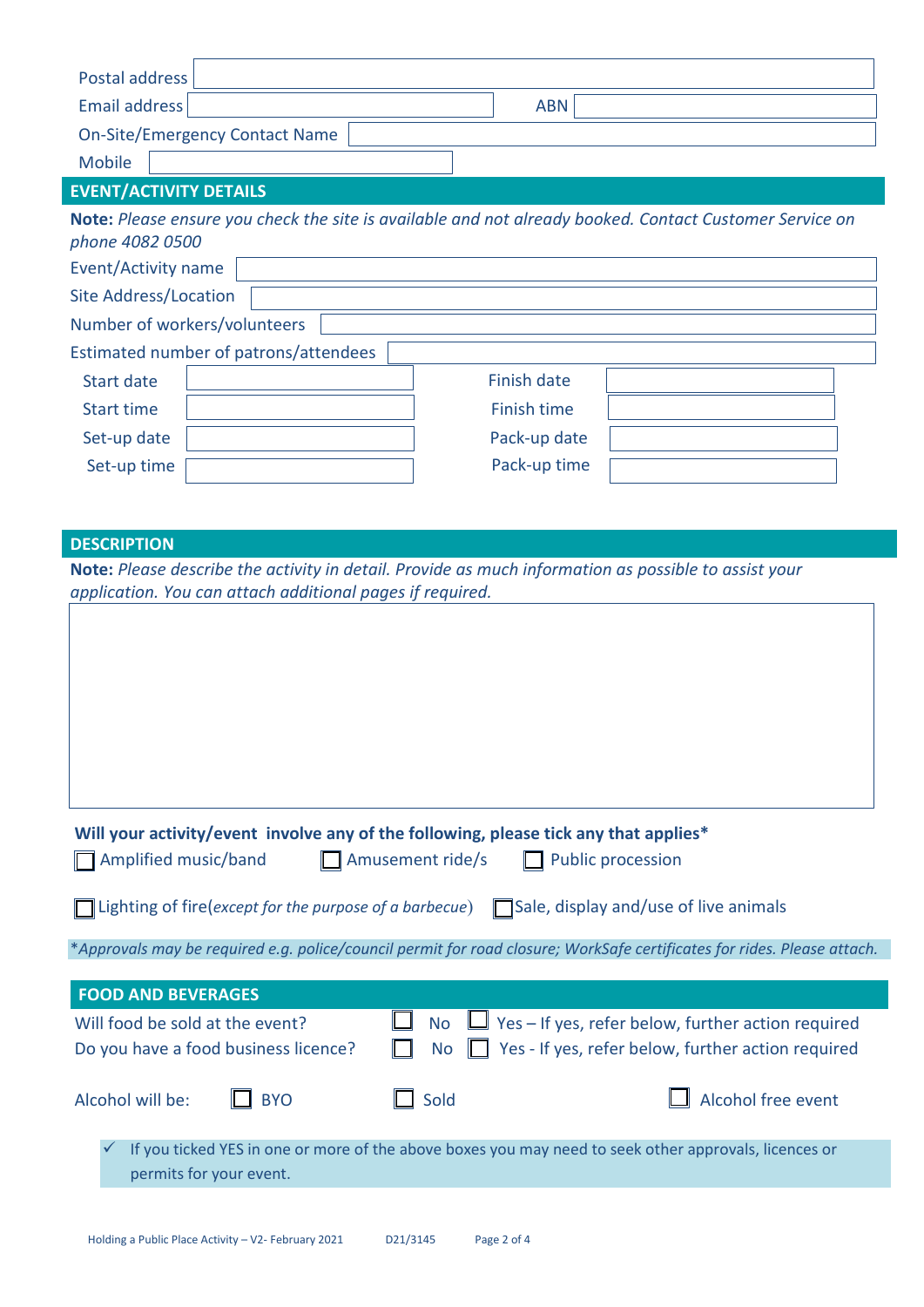| If you wil be selling food, please contact the Planning and Enviroment Team on phone 4082 0500 or email<br>mail@cook.qld.gov.au<br>$\checkmark$ If you will be selling alcohol or providing alcohol, please contact the Office of Gaming & Liquor Regulation on<br>phone (07) 3872 0999 or 13 QGOV (13 74 68) |
|---------------------------------------------------------------------------------------------------------------------------------------------------------------------------------------------------------------------------------------------------------------------------------------------------------------|
|                                                                                                                                                                                                                                                                                                               |
| <b>INFRASTRUCTURE AND EQUIPMENT</b>                                                                                                                                                                                                                                                                           |
| Will there be any structures or equipment used during the event/activity?                                                                                                                                                                                                                                     |
| <b>No</b><br>Yes<br>If yes, provide details below (i.e. portable toilets, marquees, stands, tables, generators, fencing, barricades etc)                                                                                                                                                                      |
| Size of structures<br>Number of structures                                                                                                                                                                                                                                                                    |
| How will these structures be erected?                                                                                                                                                                                                                                                                         |
| <b>SMOKING ZONE</b><br>Is the event smoke-free?<br><b>No</b>                                                                                                                                                                                                                                                  |
| Yes<br>If no, how will you manage non-smoking areas such as where food and drinks are served?                                                                                                                                                                                                                 |
| Are cigarette butt bins going to be provided?<br><b>No</b><br>How many?<br>Yes                                                                                                                                                                                                                                |
|                                                                                                                                                                                                                                                                                                               |
| <b>OTHER INFORMATION</b><br>Will you require additional lighting? $\Box$<br>Yes<br><b>No</b>                                                                                                                                                                                                                  |
| Do you require Council electrical power? (only available on some sites)<br>Yes<br><b>No</b><br>If yes, has your electrical equipment and cables been tested and tagged in the last 6 months? Yes/No                                                                                                           |
| Will you require onsite drinking water (only available on some sites?) $\Box$ No<br>Yes                                                                                                                                                                                                                       |
| Do you require vehicle access?<br>Yes<br><b>No</b>                                                                                                                                                                                                                                                            |
| Will you require additional toilets (may be required if onsite toilets are not available)? $\Box$ No<br>Yes                                                                                                                                                                                                   |
| Have you requested bins/additional bins from our Waste Services (bins/additional bins may not be                                                                                                                                                                                                              |

| available on site) $\Box$ No |  | $\Box$ Yes |
|------------------------------|--|------------|
|------------------------------|--|------------|

I